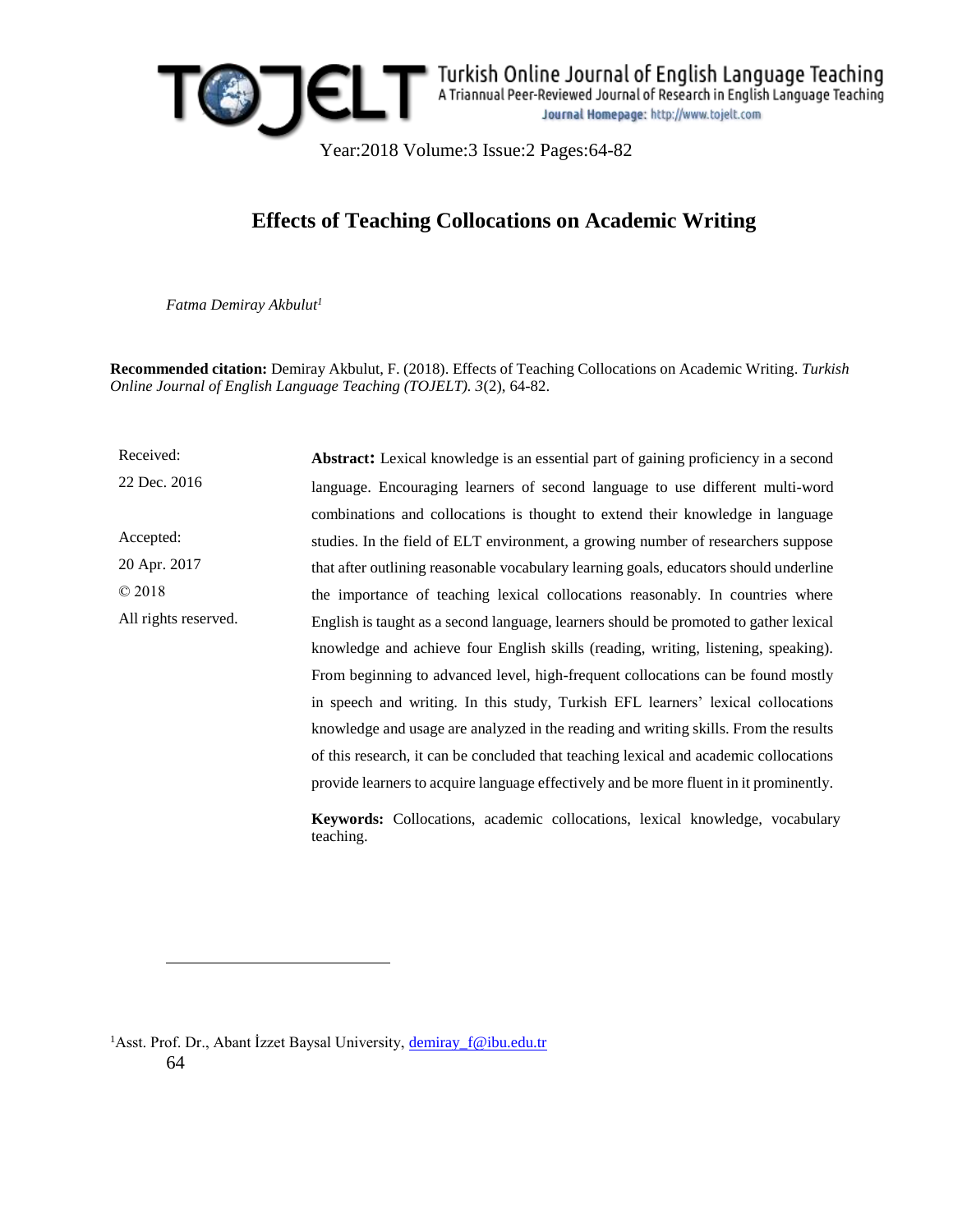# **Introduction**

Collocations as a part of formulaic language are combinations of words from the same or different parts of speech (adjective-noun, verb-noun, adverb-adjective etc…) such as *day trip, organic food, physical contact, to raise awareness* etc… Recent years, research on collocations has been enthusiasm in theoretical and pedagogical perspectives. Since they are assumed as a vital part in the learners' interlanguage development, collocations are essential to learning in second language environment to gain native-like fluency and competence. It can be proposed that the mastery and a well-built usage ability of collocations may let learners acquire natural fluency in English.

Collocations contain two or more vocabulary items and these items come together to compose a unit of meaning. For more than a decade, language instructors are interested in specifying usage of language after learners get a particular degree. One of the most important parts of this specifying term is teaching and learning word units, collocations and idiomatic expressions. There are some reasons for giving an importance to multi-word units. One of them is that English language teachers realize that fluent use of a language is based on learning to use these word groups and expressions (Kennedy, 2003). The other reason is that language learners believe that the production and usage of a new language will be easier after gaining some expressions as a whole; since they will not have to get vocabulary knowledge individually (Palmer, 1933).

### *Defining Collocation*

The term "collocation" was first introduced in the literature by Firth (1957) and defined as a combination of words connected with other words. Collocations have been analyzed from two main approaches (Fernandez & Schmitt, 2015) as phraseological approach and statistical approach. The former approach examines collocations from word combinations aspect with different degrees of fixedness while the latter one investigates this term in different formulas which are used to construe corpora and also to explore the vocabulary items. Collocational usage can be seen as a basic aspect of idiomatic English. "Idiomatic" term refers to using expressions which sound more natural to a native speaker (Hornby, 2000) However, most ESL practitioners tend to produce more grammatical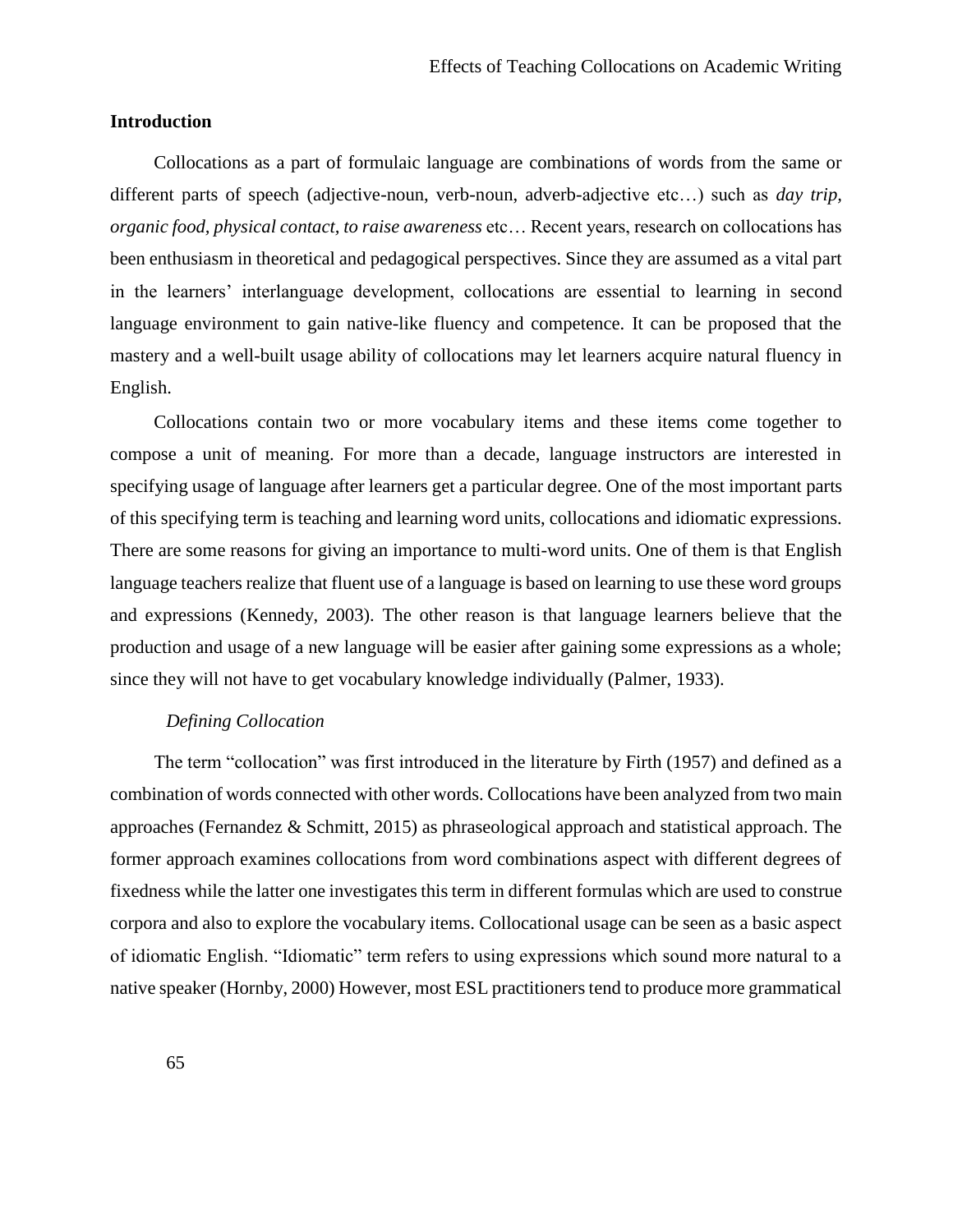sentences than idiomatic ones. The term collocation has been identified as prefabs, multi-word units, and idiomatic expressions.

Gitsaki (1999) proposed three main approaches as lexical, semantic and structural collocations. Firth's *lexical approach* analysis was to determine lexical relations and lexis as syntagmatic instead of paradigmatic ones. In other words, lexis and lexicology shouldn't be considered in grammar; they should be identified as a separate area of specialization. Halliday (1966) and Sinclair (1966, 1987, 1991) are the other followers who maintain the collocation term in lexicology. Halliday et al. (1964) defined this term as the tendency of a lexical item conveying one or more words. From *semantic approach*, researchers define collocations emphasizing the semantic features which determine the collocates (Lehrer, 1974; Cruse, 1986). The main aim in semantic approach is to come out the reason of why some vocabulary items collocate with certain words. From *structural approach*, collocations are divided into two as lexically and grammatically (Gitsaki,1999). In this approach, collocations should include grammar unlike lexical and semantic approaches since lexis and grammar cannot be distinct features. At this point, lexical collocations include nouns, adjectives, verbs and adverbs such as in; *additional information (Adj+N), apply (a) method (V+N), background knowledge (N+N), clearly evident (Adv+Adj), grow rapidly (V+Adv)*. Grammatical collocations consist of a lexical word and a preposition such as in, *marry +to, focus+on, good+at* etc…Although there is no certain definition of collocation, it can be defined as word combination from lexical or grammatical classes to produce native-like and natural-sounding English language.

### *Learning Collocations in ESL Setting*

The importance of collocational structures is coming from the reasons underlying the pedagogical aspects. For ESL learners, acquiring productive skills is more dominant and important than receptive skills. In this aspect, learning collocations enables them to be more productive, more understandable and helps them improve their writing abilities (Hunston  $\&$  Francis, 2000; Wray, 2002). However, mis- or disuse of this pattern discourages L2 learners to learn the nature of collocational use. One of the difficulties arises from the structural differences between two languages. For instance, in English for the collocations "make a mistake  $(V+N)$ " and "do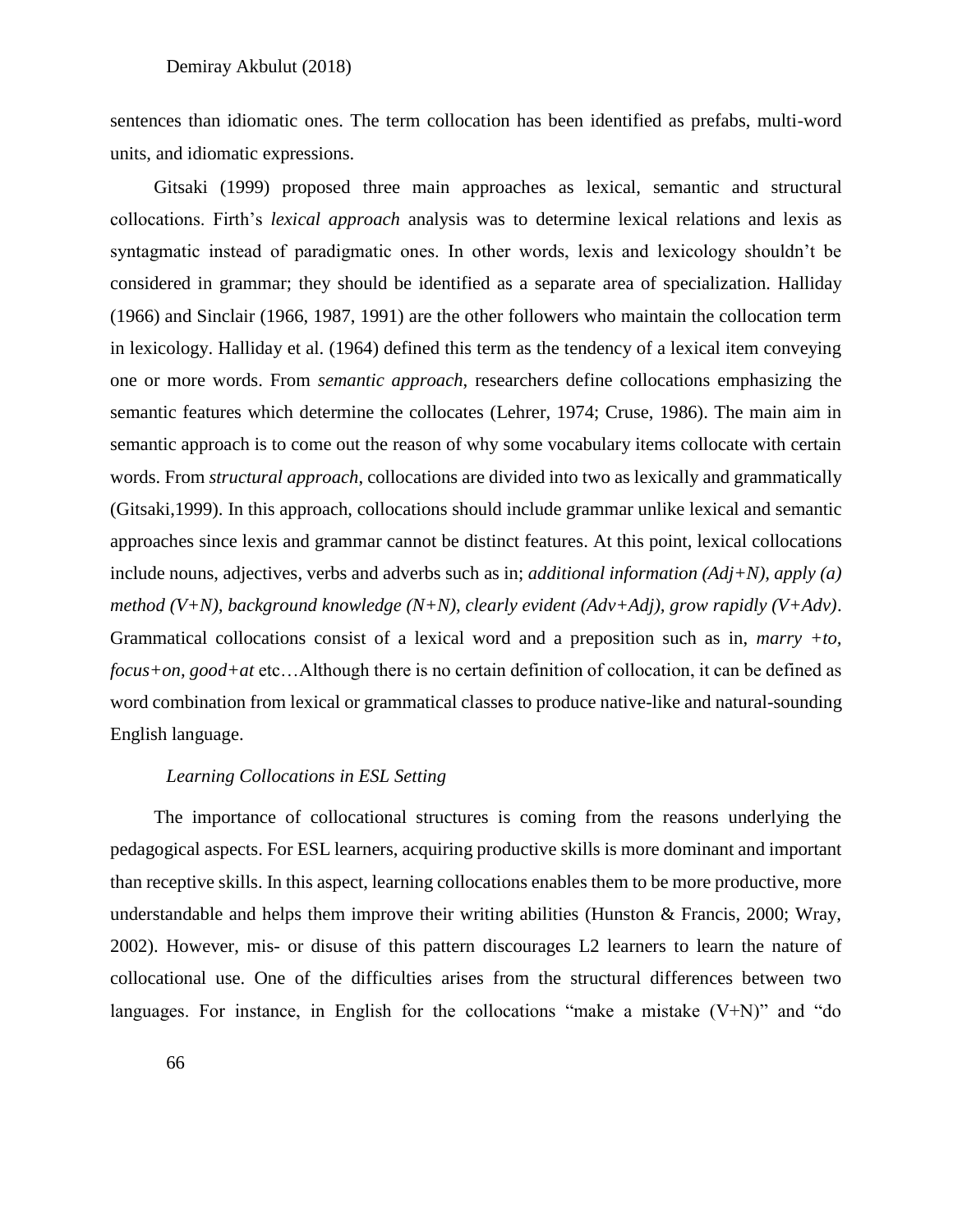homework (V+N)" are used with different verbs while in Turkish the same verb "do (yapmak)" (hata yapmak or ödev yapmak in Turkish) is used for both of them. Another difficulty occurs because of idiosyncratic nature of collocations as in the examples of "powerful car" and "strong tea". Although *powerful* and *strong* have the same meaning, in other words, they are synonyms of each other, *powerful* cannot be used with "tea" and similarly, *strong* cannot be used with "car" (Halliday, 1966). In fact, as Fan (2008) mentioned, the biggest problem is the lack of exposure to the target language. Native speakers of English acquire collocations inductively and subconsciously, however, non-native speakers do not have a chance to acquire collocation knowledge if they learn this language only in the classroom.

### *Studies on L2 Collocations*

There are many studies on collocations from different perspectives. Some of them have analyzed collocations from lexical perspectives while some have analyzed functional ways of collocations. From lexical perspective, some studies examined verb+noun collocations (Al-Zahrani, 1998; Howarth, 1998), adverb+adjective collocations (Granger, 1998b; Lorenz, 1999) or adjective+noun collocations (Siyanova & Schmitt, 2008). In recent decades, studies on collocations are widely used by native speakers and it can be seen that this formulaic sequences mostly benefit L2 learners to gain a native-like proficiency. In terms of receptive and productive skills, the lack of collocational knowledge can lead to miscomprehension or unnatural usage ability of language (Barfield & Gyllstad, 2009; Martinez&Murphy, 2011). There is a question arising from this knowledge that how much L2 learners know about collocations. In some cases, researchers believe that the ability of collocational use is lower than native speakers since L2 learners make many mistakes (Granger, 1998; Howarth, 1998; Laufer & Waldman, 2011). In a learner-centered perspective, it is believed that L2 learners do not even know collocations since they have no idea about them (Farghal & Obeidat, 1995). In a learning-centered perspective, without explicit approach and teaching deductively, it will not be possible to make L2 learners use these sequences (Peters, 2012).

Although there are lots of studies on learning and teaching environment, Siyanova & Schmitt (2008) have shown that non-native speakers can produce a large number of collocations. In their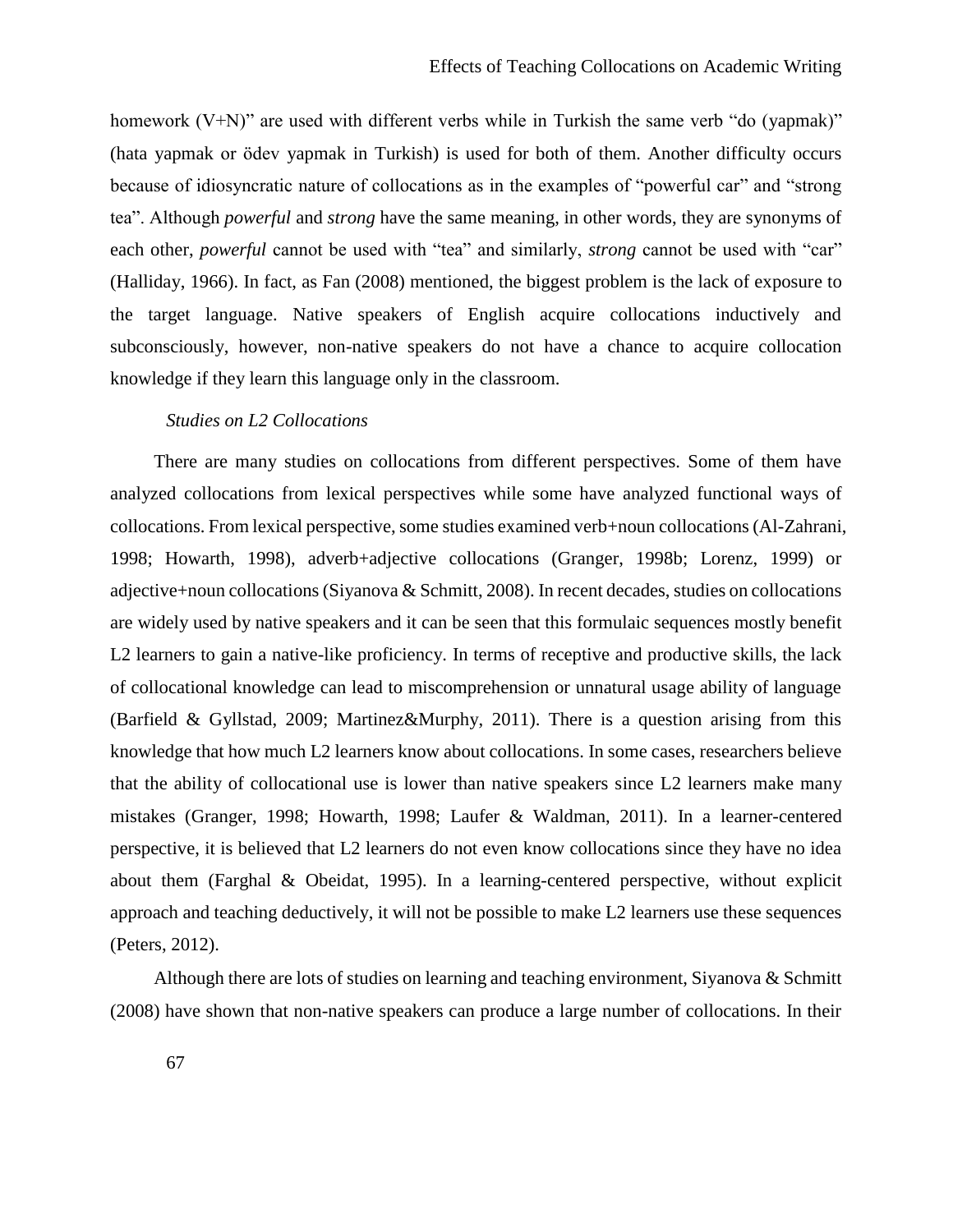research, they studied on 81 adjective-noun collocations (based on frequency and mutual information scores) which learners produced and found that 45% of them were acceptable. Laufer & Waldman (2011) also revealed that L2 learners produced non-standard collocations when they were compared to native speakers. Durrant & Schmitt (2009) found out that Turkish and Bulgarian EFL learners tend to use frequent premodifier-noun collocations similar to native speakers. In a parallel way to frequency levels of collocations, Fernandez & Schmitt (2015) tested 108 Spanish learners of English to analyze their productive knowledge of collocations. They found that L2 learners produced 56.6% correct collocations and this knowledge of collocations correlated with both corpus frequency (.45) and everyday exposure to English (also outside the classroom) in reading activities, movies, social networking etc…

In Turkish ESL environment, there are a few studies on collocations. Gençer (2004) revealed the fact from corpus-driven study analyzing the effect of explicit collocation instruction. It was shown that the group who has taken the instruction (upper-intermediate participants) outperformed the other group who has not taken any instruction in producing collocations. Akıncı (2009) studied on verb+noun collocations and found that explicit instruction and integrated method groups preceded the data-driven learners group, however, there was no significant difference between them. Tekingül (2013) studied on collocation teaching effect on reading comprehension in an EFL setting in Turkey. She has found that there were no significant differences between collocational teaching treatment and single-item vocabulary instruction treatment. There is also a study on EFL teachers' and learners perceptions of collocations (Mutlu & Kaşlıoğlu, 2016). In this study, teachers have an awareness of the importance of teaching collocation to promote vocabulary knowledge. On the other hand, L2 learners do not agree with their teachers in terms of collocation teaching practices and the activity time dedicated to collocations in the classes.

In Turkish EFL environment, L2 learners have problems using or realizing collocations. Besides, they tend to use one-word vocabulary items instead of formulaic sequences and even they do not recognize that using formulaic language sounds more native-like and natural. Also, they should know the fact that collocations will probably bring them more fluency and accuracy.

This research aims to answer the following research questions: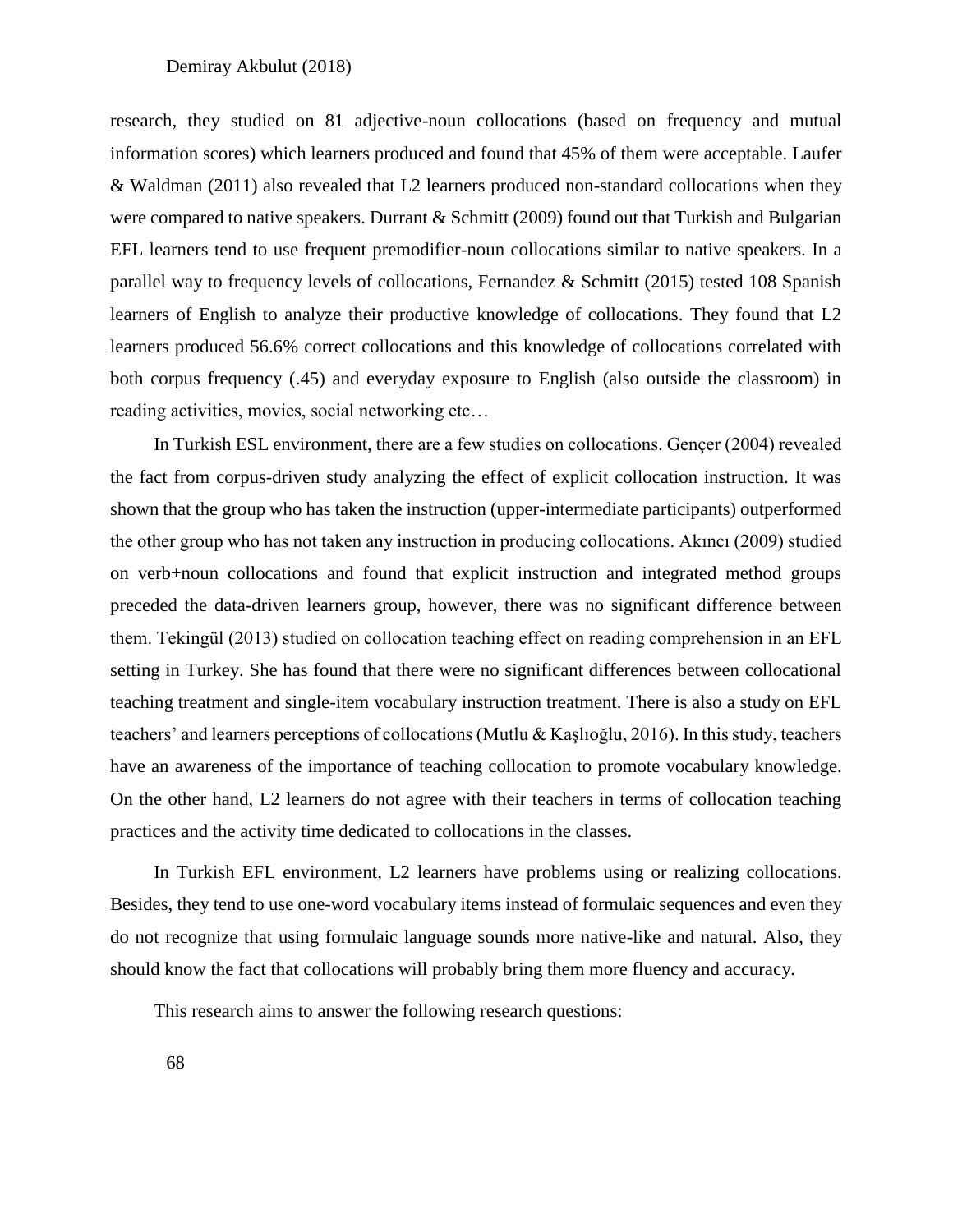- 1. Does deductive collocational teaching help students to improve vocabulary knowledge?
- 2. Does collocational teaching have a positive effect on academic writing?

### **Method**

### *Participants/subjects*

This research took place at a Turkish state university, Translation and Interpreting Department. 76 first year under-graduate student, who were aged 17-19, (31 female, 27 male) attended the study. The level of all participants was supposed to be almost equal since they were tested at the beginning of the semester by "Proficiency and Placement Test" applied by School of Foreign Languages department. The participants were all Turkish students. In fact, there were also students who came to the university as part of Erasmus Exchange Programme; however, they were removed from the study not to affect the reliability and validity of the study and not to include first language effect on vocabulary development. Besides, it was assumed that the participants in the research had the same proficiency level with respect to their vocabulary knowledge of English. Even so, they were tested with Vocabulary Level test (Nation, 2001) to be sure their knowledge was of approximately at the same standard (also see 2.2.1.).

Before the treatment and study, all participants were applied Language History Questionnaire and according to the descriptive statistics, they have learned English at the age of nearly 9 (M=8.72; SD=3.76). 72.4% of participants learned English at the high school for 4 years. Most of them (88%) indicated that their productive skills are better than receptive skills. They also expressed that instructors do not give enough emphasis and importance to the vocabulary knowledge in their department. After this questionnaire, they were handed out the Vocabulary Level Test worksheets and the results have been reported on the next section.

### *Pilot Study*

In this study, a pilot study with 12 participants was applied to see the instruments' reliability and validity. For internal validity testing, the academic collocation list was taken from Pearson PTE Academic site and the frequency of the 60 chosen academic collocations was analyzed by giving the students a list of them. Before the treatment, they were asked whether they were familiar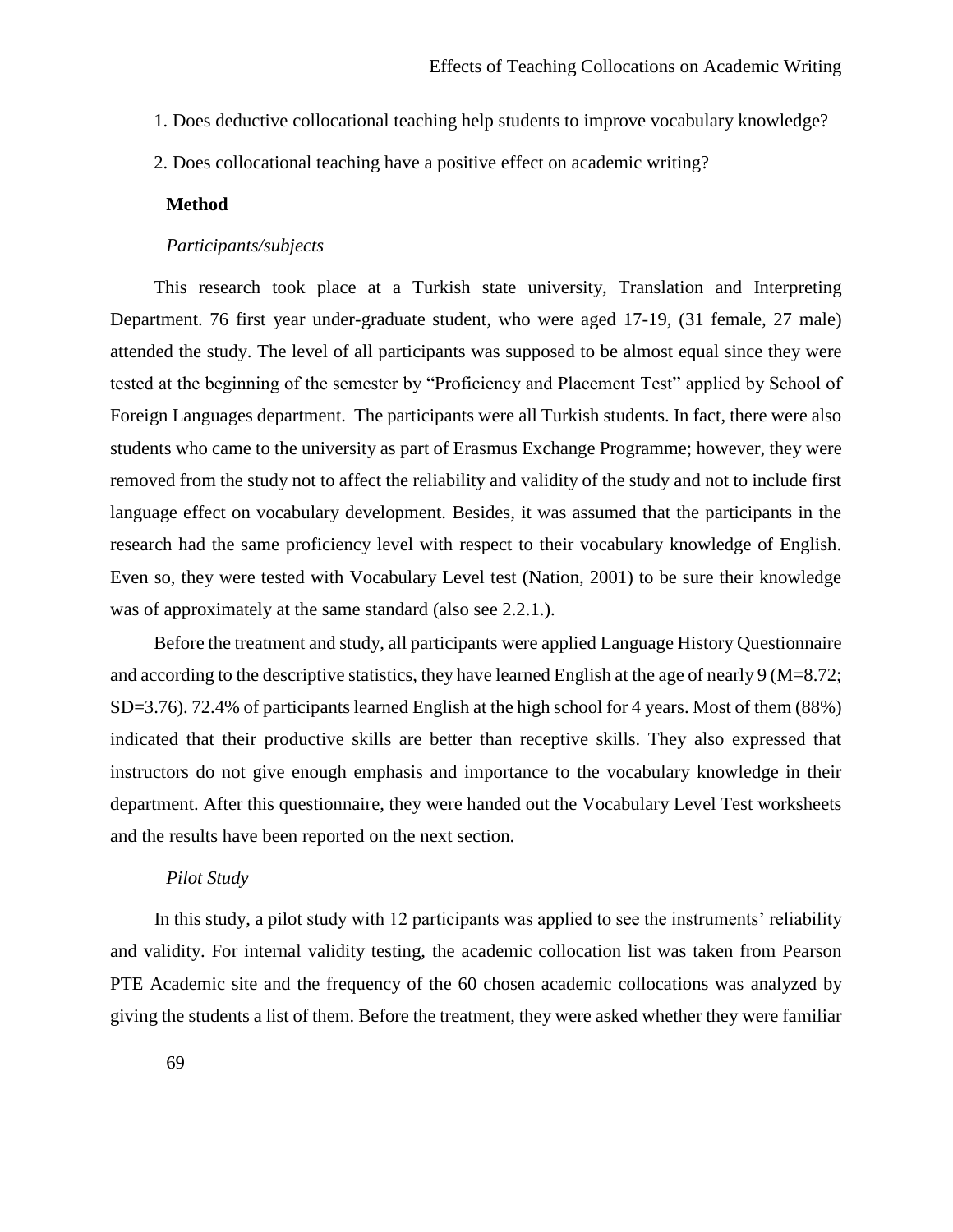with these collocations or not. The students scored their knowledge rate from 1 to 4 as in the example (adapted from Tekingül, 2013).

1. I have not seen this collocation before.

- 2. I have seen this collocation, but I have no idea about its meaning.
- 3. I have seen this collocation before and I know its meaning.
- 4. I know this collocation, its meaning and I can use it in a sentence.

After this self-report study, the collocation list was analyzed and sorted according to their familiarity and frequency level taken from population's score (Appendix A). After this pilot study, a test-retest reliability analysis using Cronbach Alpha coefficient was calculated by statistics experts. According to the results, internal consistency coefficient for the 60 collocational expressions (divided into two as pre-and post test before the treatment) was measured as (0.76) and the experts found the instruments and collocations list as reliable.

### *Instruments*

### *Nation's Vocabulary Level Test*

All participants in the study have taken the same Vocabulary Level Test (Nation, 2001) to be sure of comparability of both groups in terms of vocabulary usage level before the treatment. After the test, they were divided into two as experimental and control groups. This test consists of three different parts emphasizing different word levels (2.000,3.000,5.000 vocabulary items) and in each part, there are 10 different sections. These sections include 6 different vocabulary items and 3 different meanings or synonyms. After this test was presented, the participants were asked to choose the correct item and write a number of them as shown below.

1. cap

- 2. education  $\qquad \qquad 2$  teaching and learning
- 3. journey 5 numbers to measure with
- 4. parent  $\frac{3}{2}$  going to afar place

5. scale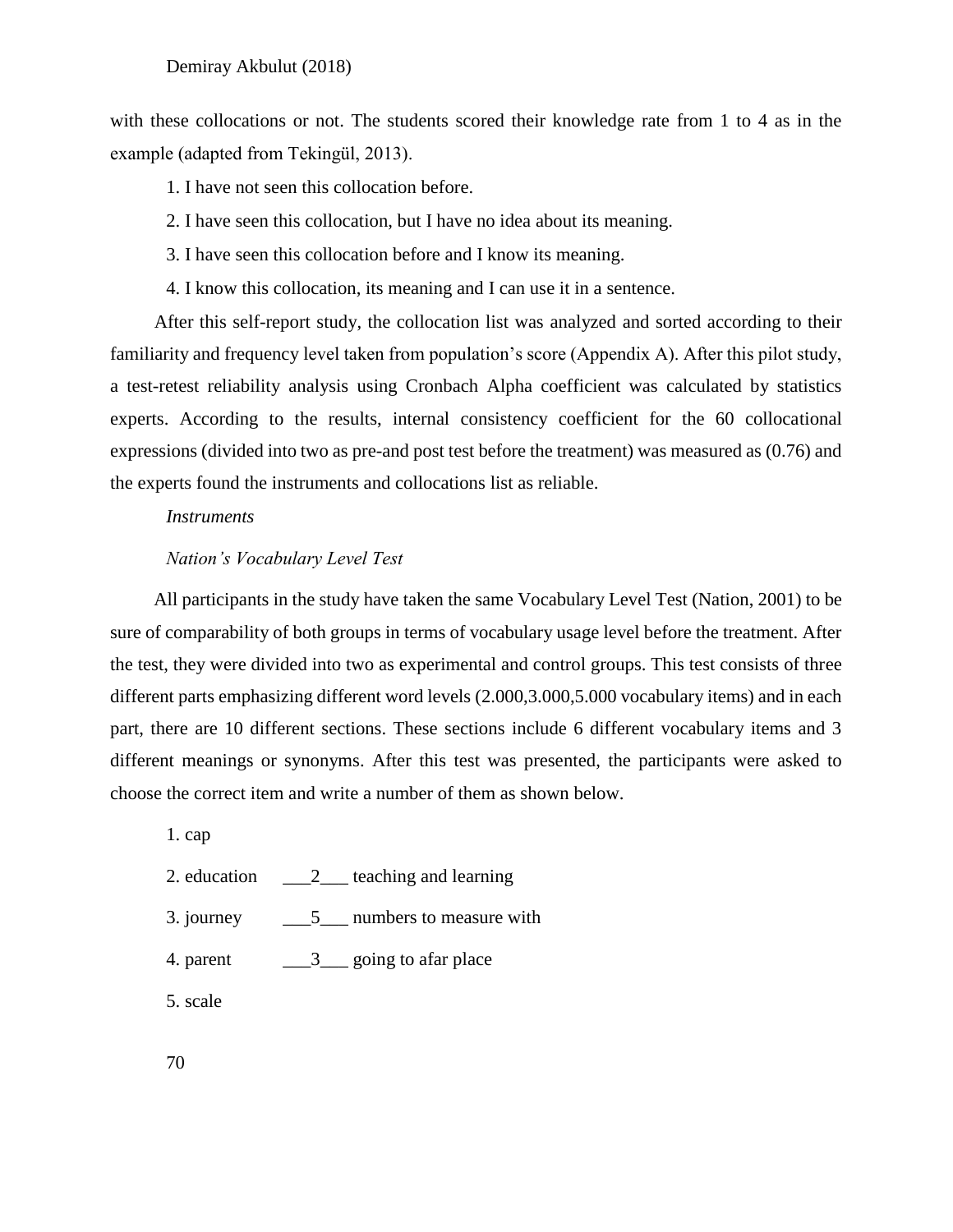### 6. trick

After vocabulary level test, the statistics results have been found that there were no significant differences between two groups in terms of vocabulary size  $(t(37)=2.47, p=.83)$ .

### *Academic Collocations Test*

Teaching "Academic Collocations" is a precious part of English lexis course. The participants from both groups have been presented with a list of academic collocations. In this task, there are 60 noun+verb academic collocations which are used in three reading texts. The participants were given only verb parts of these collocations and instructed to find the noun parts according to the first two letters which were given them as key factors. For instance, as the verb part "apply", they were expected to find the noun part of this collocation "theory" from the first two letters which were written.

# e.g.  $\boxed{\text{apply}}$  th……. (apply theory)

The same test was given before pre- and post-reading texts to see whether there would be an improvement in awareness of collocations after the treatment. According to the results, there is a significant development of participants' awareness scale. The findings obtained from preawareness test showed that there was no significant difference between both groups (*t* (37)= 1.83, p=.64). After the treatment, the same test was given and the results indicate that there is a significant difference between both groups  $(t (37)) = -2.77$ ,  $p=0.002$ ) and it already proved the improvement process of experimental group analyzing and awareness of collocations. These results proved in a way that collocational instruction and emphasizing academic collocations in teaching process increased second language learners' vocabulary knowledge.

# *Reading Texts*

After the Language History Questionnaire and Vocabulary Level Test, the participants were divided into two as experimental group (n=38) and control group (n=38). Both groups were applied to three different reading passages including academic collocational words. This study was adapted from Zaabalawi & Gould's (2017) study, however, unlike their study, three different reading texts were used in this research and they were produced by course instructor who consulted with native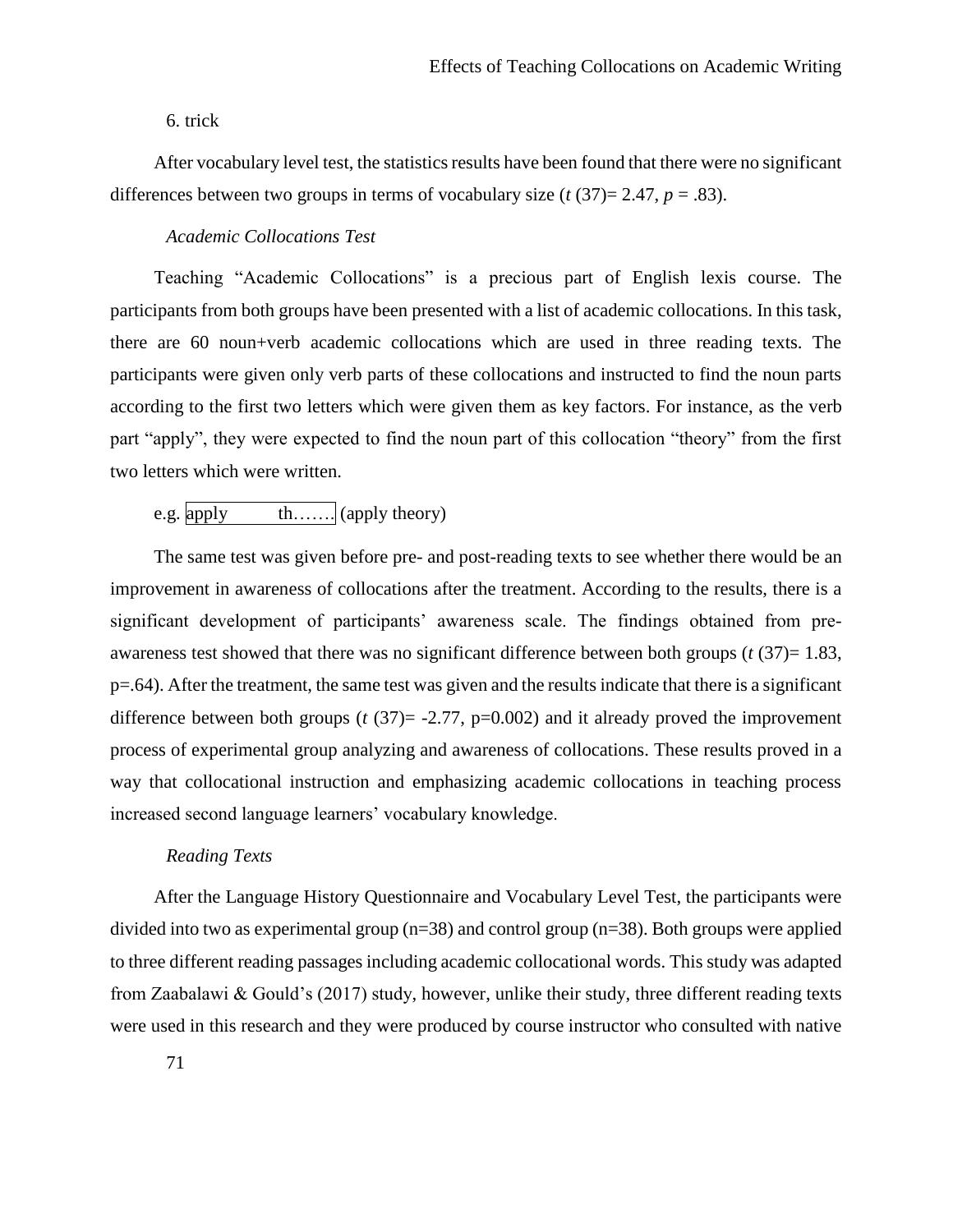English teachers at the university. Also, academic collocation list was used in this study. In the texts, there were 15, 20 and 25 collocational expressions respectively and they were all underlined by the researcher. In this task, increasing number of collocations was used not to expose the participants many collocational structures from the beginning of the study since it could cause overloading word process.

### *Research Design*

In this study, experimental research design has been used and pre-test/post-test paradigm has been applied to see the effectiveness of collocational treatment. The course test intervention is composed of 40 hours of lexical and collocational teaching (especially academic collocations) during 10 weeks and four hours for each week. At the beginning of the research, before treatment, each group was given three reading passages consisting of collocations which were all underlined by the researcher. These passages were specifically selected because they were written according to their interests and they were asked to read them carefully and then rewrite these texts from memory. At this point, they were not exposed to any time-limit or word number limit. After they had finished reading the first text, they were shown a list of guided expressions to help them to write as much as they could and the same process was applied for the next two reading texts. After they had completed their rewrite activities, they all were instructed to hand out the new texts.

### *Treatment*

Students in the experimental group were taught collocational expressions. After teaching period, the importance of formulaic sequences in English was emphasized. This treatment lasted about 10 weeks and each week, different reading texts including collocations were introduced to the learners. In total, they experienced 20 reading texts and after they had read them, they were asked to rewrite these texts using guided vocabulary setting, dictionaries and reference books about collocations (i.e. Lewis, 2000; McCarthy, O'Keeffe, Walsh, 2010; McCarthy, O'Dell, 2006). Aside from reading activities, the students were exposed to additional instructional material on formulaic sequences, multi-word verbs, phrasal expressions and collocations in contexts. To sum up, students in experimental group had a chance to get more vocabulary knowledge on collocations and to practice more exercises. On the other hand, students in control group were introduced the same 20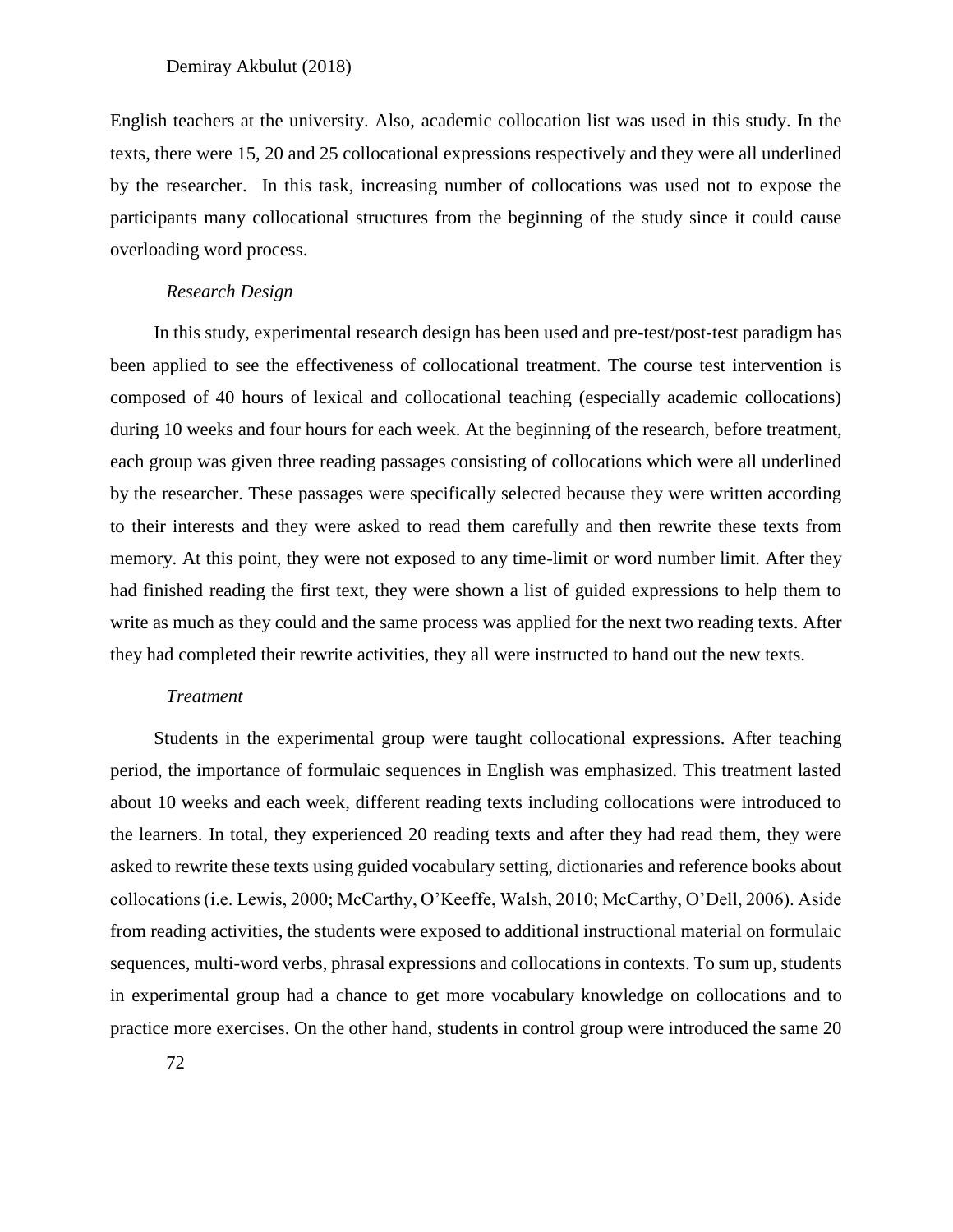reading passages during 10 weeks-period, however, they were not exposed to the same activities emphasized on collocations. The vocabulary was taught by using synonyms, antonyms or giving translation without focusing on collocations. After reading, they were also requested to rewrite the reading passages just like experimental group.

After ten-week treatment, the three texts which participants from both groups were supposed to rewrite using collocations in the first week were presented again. They were asked to rewrite the same reading passages using the guided vocabulary list presented to them via PowerPoint software. The long period between the pre and post-test ensured the researcher a reliable and verified research since none of the participants recalled the activities (three reading passages) which were given them in week one. During the post-test period, students in each group were expected to read and reproduced the reading passages. This matched-pair design would let the researcher see whether participants in experimental group used more qualified and native-like collocations or not. After the hand-outs were taken from the same students group, the texts were compared with the ones given in week one. The number of collocational usage errors was measured in each test comparatively for each student and the statistical data was given in the following section.

# **Findings**

This research was used to test the hypothesis whether the deductive collocational teaching process helps students to have larger vocabulary knowledge and a better writing ability or not. The results were based on pre- and post- reading texts rewrite activities including academic collocations. Both groups took these reading texts and after the data was collected, the results of the study were analyzed with the help of paired samples t-test in SPSS-20. Besides, the proportion of errors has been indicated to see concretely the results of the participants (see Table 1.)

| TEXT-1                                  | M      | SD      |       | df | $Sig. (2-tailed)$ |
|-----------------------------------------|--------|---------|-------|----|-------------------|
| Pair 1 Exprecoll - Coprecoll            | .21053 | 3.78588 | .343  |    | .734              |
| Pair 2 Expreerror - Copreerror ,97368   |        | 1.90996 | 3.143 | 37 | .003              |
| Pair 3 Expostcoll - Copostcoll 4,23684  |        | 2.88926 | 9.040 | 37 | .000              |
| Pair 4 Exposterror - Coposterror, 63158 |        | 1.96484 | 1.981 |    | .055              |

Table 1. Results of Reading Passage Rewrite Activity-1 (Paired Samples Statistics and Differences) (For the values shown in both text and tables, full-stops should be preferred instead of commas.)

\*Exprecoll: Collocations in pre-test of experimental group \*Expostcoll: Collocations in post-test of the experimental group \*Coprecoll: Collocations in pre-test of control group \*Copostcoll: Collocations in post-test of the control group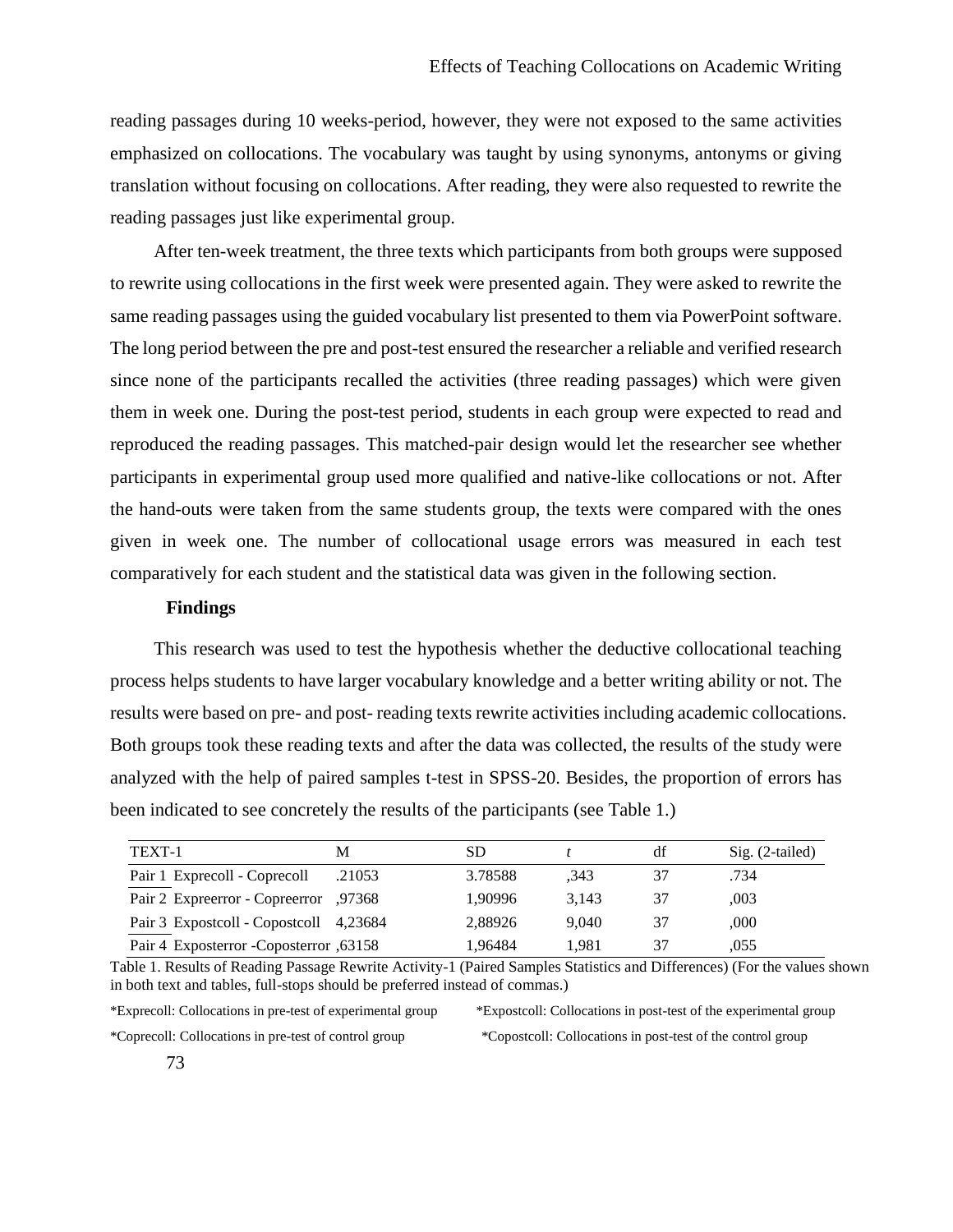\*Expreerror: Errors in pre-test of experimental group \*Exposterror: Errors in post-test of the experimental group

The findings obtained from Text-1 pre-tests for both groups have shown that there were no significant differences between them  $((t (37)=0.34, p=0.734)$ . Before treatment, both groups have used more or less the same collocational expressions in their rewrite texts. However, the errors in their collocational usages for pre-tests of both groups were not similar to each other. Experimental group has made more mistakes than the control group and there was a significant difference between them  $((t (37)=3.143, p=0.003)$ . There could be some guided effect which has been applied in the class since for the first reading passage experimental group exposed to less guidance than the control group. That is the reason why there were no significant differences between both groups in post-tests collocational errors  $((t (37)=1.981, p=0.055).$  On the other hand, in terms of collocational usage which was indicated in post-test, there was a significant difference between both groups ((*t* (37)=2.889, p=0.000).

| TEXT-2                                  | M       | SD      |          | df | $Sig. (2-tailed)$ |
|-----------------------------------------|---------|---------|----------|----|-------------------|
| Pair 1 Exprecoll - Coprecoll            | ,31579  | 4,38736 | .444     | 37 | .660              |
| Pair 2 Expreerror - Copreerror          | .07895  | 2,89810 | .168     | 37 | .868              |
| Pair 3 Expostcoll - Copostcoll          | 2,52632 | 4,18322 | 3.723    | 37 | .001              |
| Pair 4 Exposterror -Coposterror -,60526 |         | 2,50987 | $-1.487$ | 37 | .146              |

Table 2. Results of Reading Passage Rewrite Activity-2 (Paired Samples Statistics and Differences)

After the first reading passage, the participants were given the second one which also included collocational expressions, however this time, the number of them was more than the first one. According to the second text's statistics, before the treatment, there were no significant differences between two groups in terms of both collocational usage and errors which were made by the participants (Coll.usage pre-test:  $((t (37) = 0.444, p = 0.66;$  Coll.errors pre-test  $((t (37) = 0.168,$ p=0.868). Prior to treatment of collocations, these results indicated that the vocabulary knowledge between two groups was similar to each other. When the post-findings were analyzed, it was found out that there were significant differences between two groups in terms of their usage of collocations in rewrite activity ( $(t(37)=3.723, p=0.001)$ ). Although there is no significant difference between collocational errors made by experimental and control group ((*t* (37)=-1.487, p=0.146), it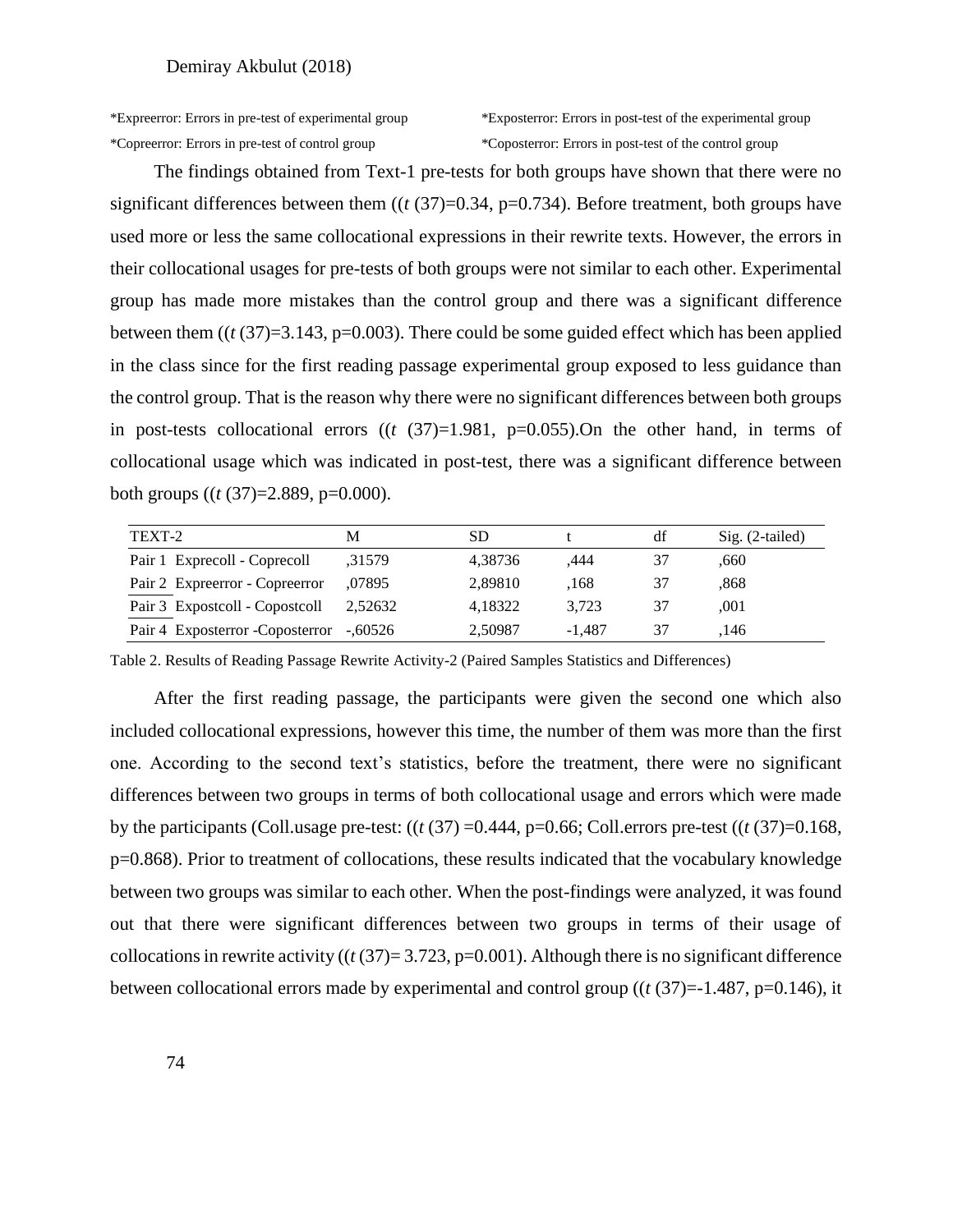| TEXT-3                                   | M         | SD      |          | df | $Sig. (2-tailed)$ |
|------------------------------------------|-----------|---------|----------|----|-------------------|
| Pair 1 Exprecoll - Coprecoll             | $-.50000$ | 2,97512 | $-1.036$ | 37 | ,307              |
| Pair 2 Expreement - Copreement           | .23684    | 2,76498 | .528     | 37 | .601              |
| Pair 3 Expostcoll - Copostcoll           | 2.89474   | 3.55489 | 5.020    | 37 | .000.             |
| Pair 4 Exposterror - Coposterror -,39474 |           | 2,23655 | $-1.088$ | 37 | .284              |

can be easily understood that the number of control group's errors did not change substantially and this fact can be seen in the table which has shown the proportion of errors (see Table 4. and 5.)

Table 3. Results of Reading Passage Rewrite Activity-3 (Paired Samples Statistics and Differences)

The last reading passage consisting of 25 collocational expressions was applied to the participants to make them rewrite the text and the results were not surprising again. Before the treatment, collocational usage and errors did not differ between two groups (Coll.usage pre-test: ((*t* (37) =-1.036, p=0.30; Coll.errors pre-test ((*t* (37)=0.528, p=0.60). After the teaching process of collocational expressions, the results showed that this process was helpful for learners to use collocations more effectively ((*t* (37)=5.020, p=0.000). Similar to the first two texts, the number of collocational errors made by the participants was similar to each other, however, as it was mentioned before, the results of the proportion of errors should be analyzed in terms of the exact correlation between the errors.

| Texts         | Experimental Group                     |                           |                                | Control Group                          |    |                     |                                |
|---------------|----------------------------------------|---------------------------|--------------------------------|----------------------------------------|----|---------------------|--------------------------------|
|               | Number<br>Collocational<br><b>Uses</b> | of<br>Number of<br>Errors | Proportion of<br><b>Errors</b> | Number<br>Collocational<br><b>Uses</b> | of | Number of<br>Errors | Proportion of<br><b>Errors</b> |
| Text<br>One   | 223                                    | 130                       | 0.58                           | 215                                    |    | 93                  | 0.43                           |
| Text<br>Two   | 339                                    | 146                       | 0.43                           | 327                                    |    | 143                 | 0.44                           |
| Text<br>Three | 350                                    | 172                       | 0.49                           | 369                                    |    | 163                 | 0.44                           |
| Total         | 912                                    | 448                       | 0.49                           | 911                                    |    | 399                 | 0.44                           |

Table 4. Collocational Usage and Proportion of Errors in Pre-Test

To analyze the unexpected result of significance between experimental and control group in the first reading passage, the proportion of errors has been analyzed as seen in Table 4. In the pretest, the number of errors made by the experimental group for the first text was 130 out of 223 collocations, while the number of errors made by control group was 93 out of 215 collocations. At that point, although both groups have been distributed according to vocabulary test result, this was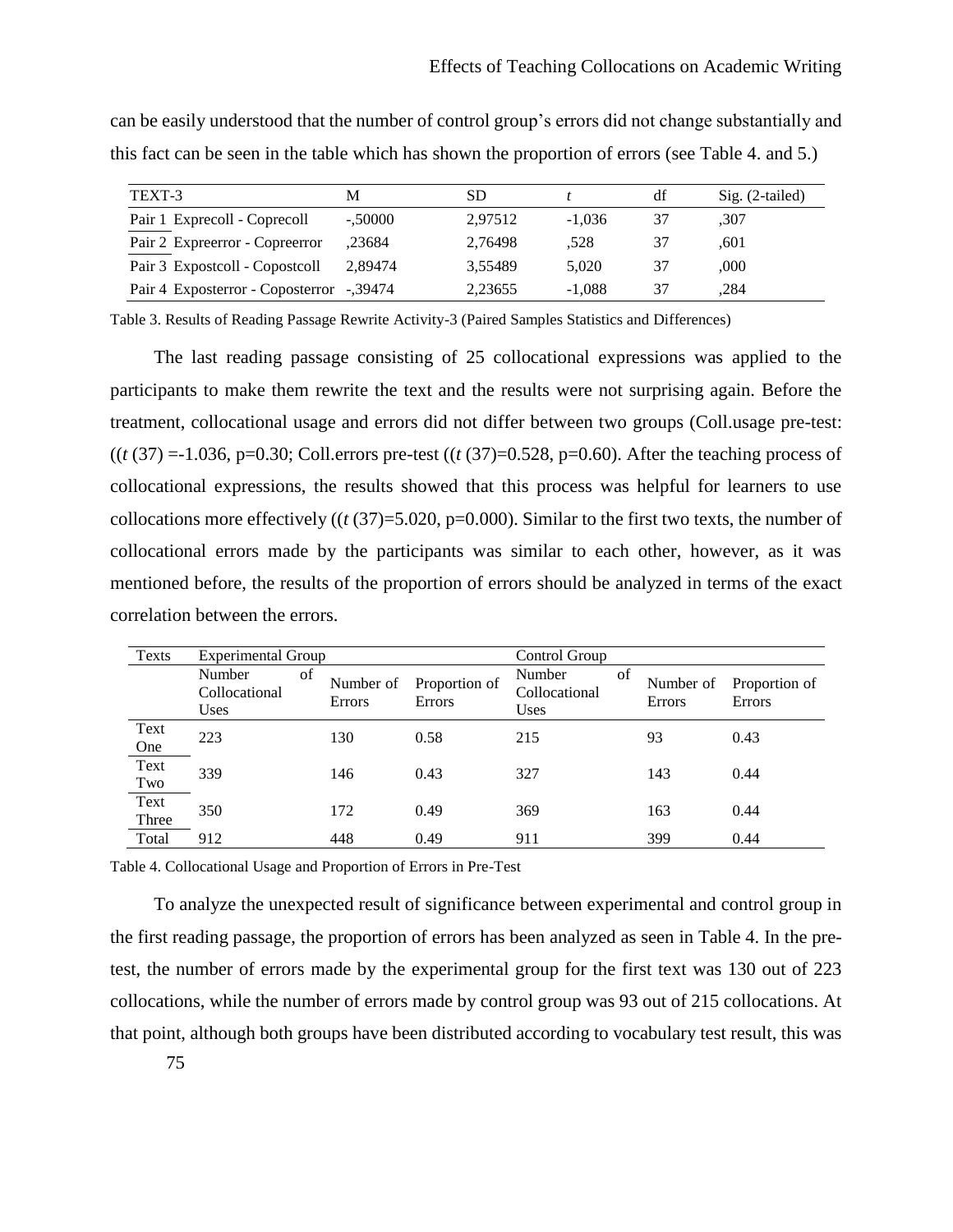an unexpected and enigmatic result. However, when the proportion of errors was analyzed for both groups, (0.58-0.43), it was understood that it could be a normal process. Besides, there could be other effects such as the apprehension of new terms, different course design or uneasiness of reading an academic text for the first time. Thus, the design of the study was not changed until the result of the second reading passage was seen for the next week. According to the second re-write text result, the proportion of errors were similar to each other in both groups (0.43-0.44) and the last text's result for the following week was similar to each other (0.49-0.44) again. The final decision was given after these three texts' results and the design of the study was not changed in terms of treatment process or type. After the treatment process for 10 weeks, the following results were taken from both groups (see Table 5).

| Texts             | Experimental Group |                         |           | Control Group |        |                            |  |
|-------------------|--------------------|-------------------------|-----------|---------------|--------|----------------------------|--|
|                   | Number             | of Number of Proportion |           | Number        |        | of Number of Proportion of |  |
|                   | Collocational      | Errors                  | of Errors | Collocational | Errors | Errors                     |  |
|                   | <b>Uses</b>        |                         |           | Uses          |        |                            |  |
| Text One          | 398                | 105                     | 0.26      | 237           | 81     | 0.34                       |  |
| Text Two          | 459                | 124                     | 0.27      | 363           | 147    | 0.40                       |  |
| <b>Text Three</b> | 507                | 137                     | 0.27      | 397           | 152    | 0.38                       |  |
| Total             | 1364               | 366                     | 0.27      | 997           | 380    | 0.38                       |  |

Table 5. Collocational Usage and Proportion of Errors in Post-Test

To analyze the nonsignificant effect in a post-test number of errors for all texts between two groups, the proportion of errors results has been gathered. As seen in Table 5, the errors made by both groups were similar to each other computationally. However, when the number of collocational usages was identified, in the first text, while experimental group made 105 errors out of 398 uses of collocations, control group made 81 errors out of 237 uses of collocations. Similarly, for the second text, the experimental group made 124 errors out of 459 collocational uses whereas control group made 147 errors out of 363 collocational uses. Finally, in the last text, the total number of errors made by experimental group was 137 out of 507 collocations; however, 152 errors out of 397 collocations were made by the control group. In brief, the nonsignificant effect between proportions of errors appeared possible while so many collocations were used by the experimental group.

When the proportion of results was defined for the first text, the experimental group made a great success (PoE: from 0.58 to 0.26) while the control group took a small step during the 10-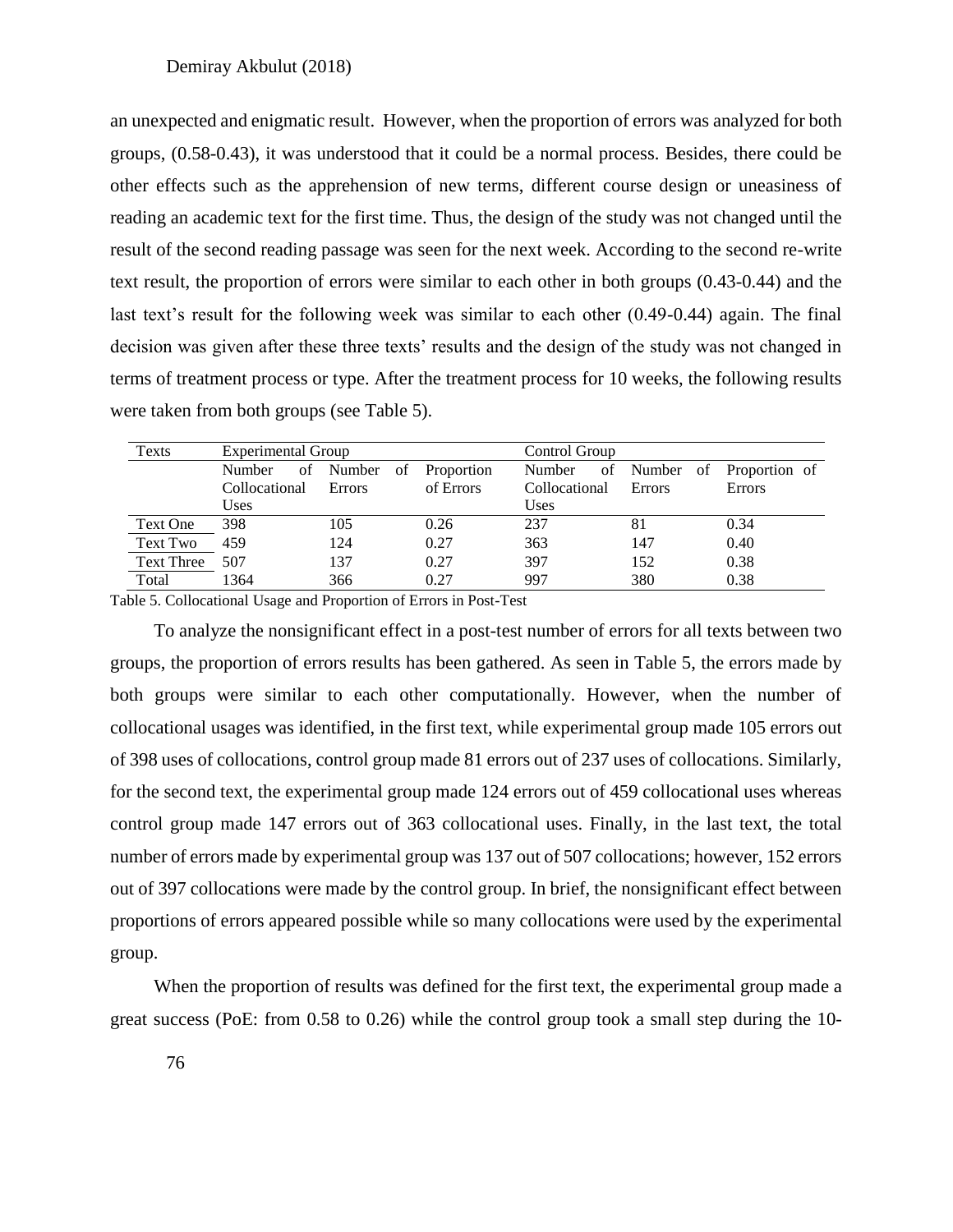week process (PoE: from 0.43 to 0.34). In fact, this result could be seen as an achievement for them but it should not be compared with the experimental group. The achievement of the control group was because of too much exposure to vocabulary items during one semester normally. For the experimental group, similar results can be observed for the second (PoE: from 0.43 to 0.27) and the third text (PoE: from 0.49 to 0.27). On the other hand, the control group did not earn a remarkable success when their results were compared with the experimental group. For instance, in the second text, similar to the first one, the proportion of errors increased from 0.44 to 0.40 and in the final text, it increased from 0.44 to 0.38.

### **Discussion and Results**

The paired sample statistics results of pre-test rewrite activity have shown the answer to the first research question on whether deductive collocational teaching helps students to improve vocabulary knowledge or not. The answer of this question is more or less positive from the point of the first class of Translation and Interpreting department students. The result of second research question on whether collocation knowledge has a positive effect on academic writing or not could be seen on paired sample statistics results of post-test rewrite activity. The treatment section for 10 weeks and four hours are considered to be adequately effective.

The current study investigated the collocation vocabulary size of Translation and Interpreting first class students in Turkey and the nature of collocational awareness which do not exist in their native language. In other words, it brings out that although the source language does not have any collocational expressions or structures, the use of such corpus can be raised with sufficient practices and instructions.

The fundamental contribution of this study is that the supplying of lexical approach or vocabulary-based language teaching environment is an effective way to improve second language ability. Besides, imposing these considerations into the pedagogical connections dealing with English language teaching is another beneficial point of view which should be emphasized in this study. Before the treatment period, it was observed that there was no improvement, production or specification of collocations. After this period, collocational guideline improved the vocabulary specification and reproduction process increasingly.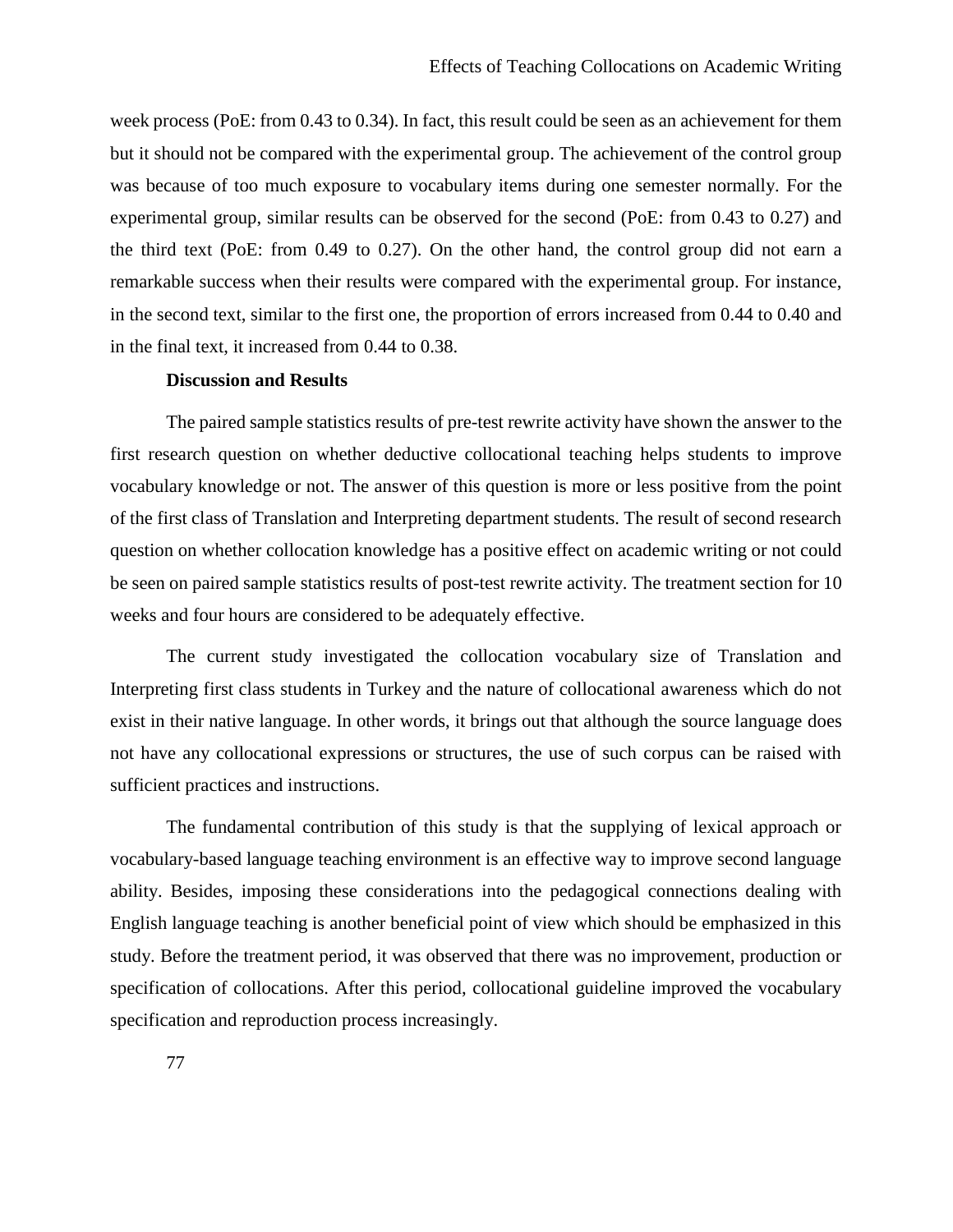These results show that collocational instruction and teaching academic vocabulary with collocations increased second language learners' vocabulary knowledge and made them recognize vocabulary items in reading and writing passages alternately. According to the results, there is a strong relationship between collocational vocabulary size and effective writing. Participants in experimental group outperformed the control group. One of the reasons for this success is that 10 weeks instruction period was efficient for teaching collocational expressions to them. On the other hand, the similar improvement could not be seen in control group's performance, however, they had an improvement in their general vocabulary size because of too much exposure to vocabulary activities and practices on account of English Lexis course for four hours each week. The vital impact of collocational instruction process included of recognizing and combining vocabulary items together meaningfully to construct a new lexeme. The findings of this study propose that this guideline leads students to produce more effective writing and to gather reading passages without difficulty. Using a lexical approach in a second language teaching environment directs learners to develop their writing ability, to improve reading capacity, and also to get accurate knowledge from native speakers directly. The findings of this study give attention to the development of vocabulary size of Turkish students in a non-native environment. There is a conclusion which should be underlined that collocational teaching experience adds learners' vocabulary knowledge a positive effect. After this period, it can be easily observed that students in lexis course can build their own collocational input automatically and then tend to reproduce them. In any time, EFL learners omit complex utterances and instead of them they tend to use simple and single words; however, they should know that using these one-word items in written or spoken language, in other words, in productive areas, indicates them as non-native speaker exactly. If the learners want to be seen as more native-like and sound more natural, they should use more combined vocabulary items and collocational instructions. One way to solve this unnatural language usage problem is to show them the master ability of using complex and compound sentence structures decorated with fluid nativelike language structures. This research also emphasizes some remarkable consequences for English lexis or similar courses.

On the other hand, one of the shortcomings of this study is that the research is limited to only one university and the treatment was limited to 76 students with only three reading passages.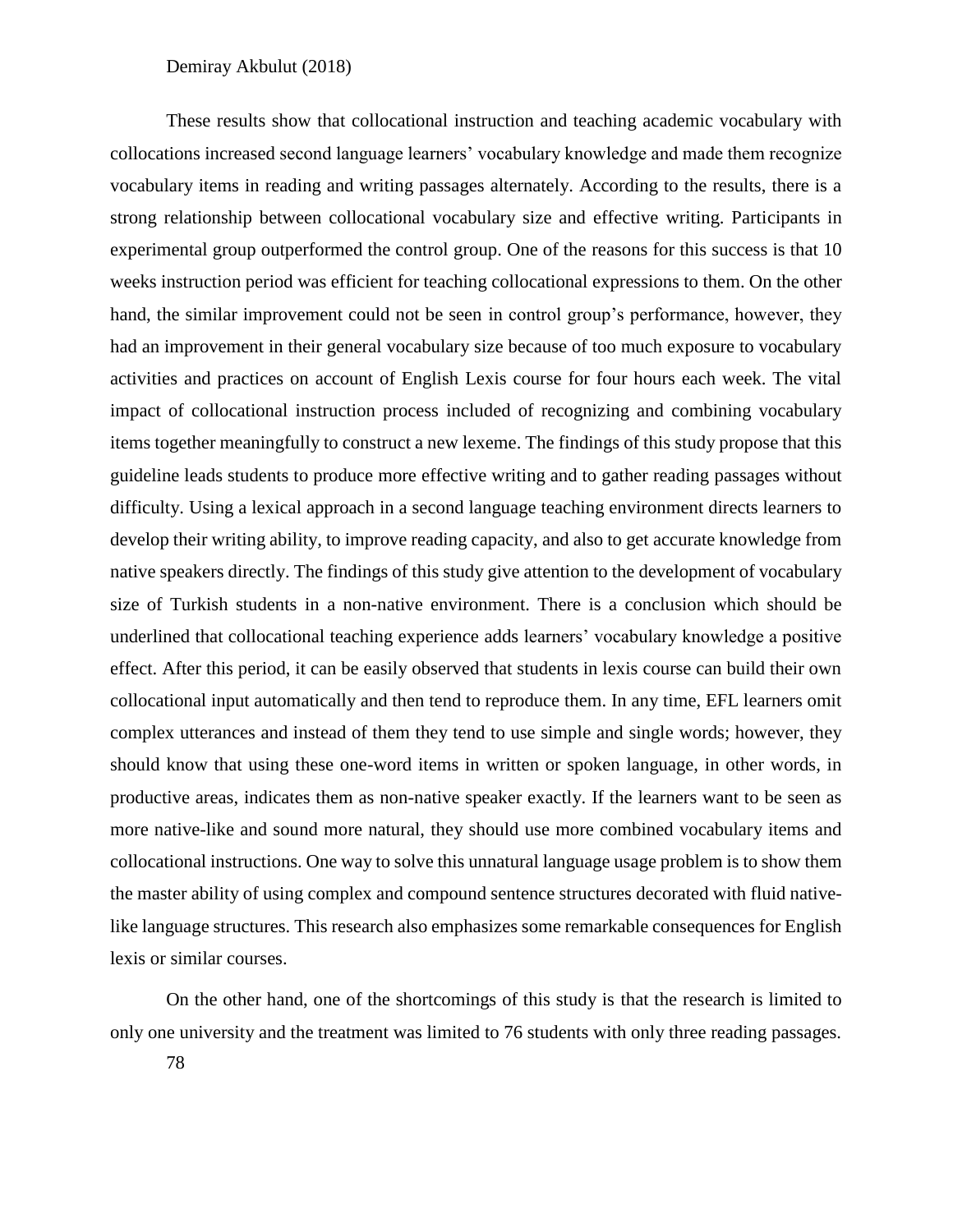Besides, the usage of academic reading passages is another limitation of this study, because there is a possibility that students are good at understanding high-frequency collocational items in reading and producing them in writing instead of academic ones. The last but not least, the analysis period might have been done more systematically by analyzing every two or three-week periods to see the performance of them in every new period.

### **References**

- Akıncı, M. (2009). Effectiveness of corpus consultancy in teaching Verb+Noun collocations to first-year EST student. Unpublished Master's Thesis, Boğaziçi University. İstanbul.
- Al-Zahrani, M.S., (1998). Knowledge of english lexical collocations among male Saudi college students majoring in English at a Saudi university. Ph.D. UMI, Ann Arbor, MI.
- Barfield, A., & Gyllstad, H. (2009). Introduction: Researching L2 collocation knowledge and development. In Researching collocations in another language (pp. 1-18). Palgrave Macmillan UK.
- Cruse, D. A. (1986). Lexical semantics. Cambridge: Cambridge University Press.
- Durrant, P., & Schmitt, N. (2009). To what extent do native and non-native writers make use of collocations? IRAL-International Review of Applied Linguistics in Language Teaching, 47(2), 157-177.
- Fan, M. (2009). An exploratory study of collocational use by ESL students–A task-based approach. System, 37(1), 110-123.
- Farghal, M. & Obiedat, H. (1995). Collocation: A Neglected Variable in EFL. International Review of Applied Linguistics in Language Teaching, 33,315-317.
- Fernández, B. G., & Schmitt, N. (2015). How much collocation knowledge do L2 learners have?. ITL-International Journal of Applied Linguistics, 166(1), 94-126.
- Firth, J.R., (1957). Papers in Linguistics 1934–1951. Oxford University Press, London.
- Gençer, B. (2004). Raising EFL learners' awareness of verb+noun collocations through chunking to extend their collocational knowledge of familiar nouns. Unpublished Master's Thesis. Anadolu University, Eskişehir.
- Gitsaki, C. (1999). Teaching English collocations to ESL students. NUCB journal of language culture and communication, 1(3), 27-34.Granger, 1998;
- Halliday, M.A.K., (1966). Lexis as a linguistic level. In: Bazell, C.E., Catford, J.C., Halliday, M.A.K., Robins, R.H. (Eds.), In Memory of J.R. Firth, pp. 148–162.
- Halliday, M.A.K., McIntosh, A., Strevens, P., (1964). The linguistic sciences and language teaching. Longman, London.
- Hornby, A.S. (2000). Oxford Advanced Learner's Dictionary, OUP, Oxford.
- Howarth, P. (1998). Phraseology and second language proficiency. Applied Linguistics, 19(1), 24-44.
- Hunston, S., & Francis, G. (2000). Pattern Grammar: a corpus-driven approach to the lexical grammar of English. Amsterdam: John Benjamins.
- Kennedy, G. (2003). Amplifier collocations in the British National Corpus: Implications for English language teaching. Tesol Quarterly, 37(3), 467-487.
- Laufer, B., & Waldman, T. (2011). Verb-noun collocations in second language writing: A corpus analysis of learners' English. Language Learning, 61(2), 647-672.
- Lehrer, A., (1974). Semantic fields and lexical structure. North-Holland Publishing Company, Amsterdam.
- Lewis, M. (2000). Materials and resources for teaching collocation. Teaching collocation: Further development in the lexical approach, 186-204.
- Martinez, R. & V. Murphy. (2011). Effect of frequency and idiomaticity in second language reading comprehension. TESOL Quarterly. 45, 267-290.
- McCarthy, M., & O'Dell, F. (2006). English collocations in use: How words work together for fluent and natural English; self-study and classroom use. Ernst Klett Sprachen.
- McCarthy, M., O'Keeffe, A., & Walsh, S. (2010). Vocabulary matrix: Understanding, learning, teaching. Andover, UK: Heinle Cengage Learning.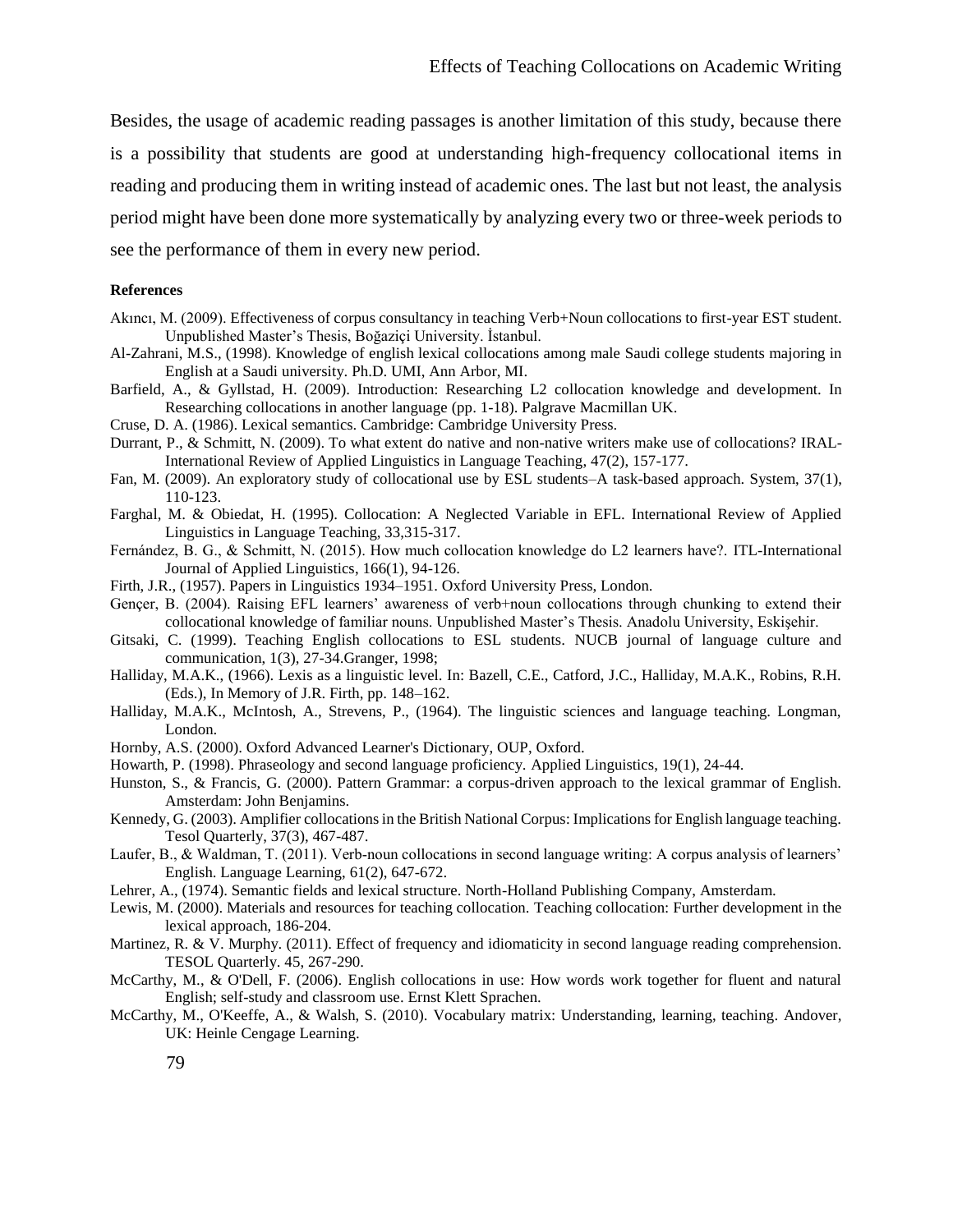Mutlu, G., & Kaşlıoğlu, Ö. (2016). Turkish EFL Teachers' and Learners' Perceptions of Collocations. Sakarya University Journal of Education, 6/3, pp. 81-99.

Nation, I. S. P. (2001). Learning vocabulary in another language. Cambridge: Cambridge University Press.

- Palmer, H. E.(1933). Second interim report on English collocations. Tokyo: Kaitakusha. Peters, 2012.
- Sinclair, J.M., (1966). Beginning the study of lexis. In: Bazell, C.E., Catford, J.C., Halliday, M.A.K., Robins, R.H. (Eds.), In Memory of J.R. Firth, pp. 410–430.
- Sinclair, J. M. (1987). Collocation: a progress report. In R. Steele & T. Threadgold (Eds.), Language topics: Essays in honour of Michael Halliday (Vol. 2, pp. 319-331). Amsterdam: John Benjamins.
- Sinclair, J. M. (1991). Corpus, Concordance, Collocation. Oxford: Oxford University Press.
- Siyanova, A., & Schmitt, N. (2008). L2 learner production and processing of collocation: A multi-study perspective. Canadian Modern Language Review, 64(3), 429-458.
- Tekingül, B. (2013). Collocation teaching effect on reading comprehension in advanced EFL setting. Procedia-Social and Behavioral Sciences, 70, 1078-1089.

Wray, A., (2002). Formulaic language and the lexicon. Cambridge University Press, Cambridge.

Zaabalawi, R. S., & Gould, A. M. (2017). English collocations: A novel approach to teaching the language's last bastion. Ampersand, 4, 21-29.

https://pearsonpte.com/wp-content/uploads/2014/07/AcademicCollocationList.pdf

|                | <b>VERB</b> | <b>NOUN</b>                    |    | <b>VERB</b> | <b>NOUN</b>                              |
|----------------|-------------|--------------------------------|----|-------------|------------------------------------------|
| 1              | acquire     | kn.                            | 31 | obtain      | da                                       |
| $\overline{2}$ | add         | in                             | 32 | obtain      | $re$                                     |
| 3              | apply       | th                             | 33 | offer       | op                                       |
| 4              | attend      | $co$                           | 34 | perform     | ta                                       |
| 5              | begin       | $pr$                           | 35 | play        | $r_{0}, \ldots, \ldots, \ldots$          |
| 6              | carry out   | re                             | 36 | present     | su                                       |
| 7              | collect     | da                             | 37 | promote     | $de$                                     |
| 8              | complete    | ta                             | 38 | provide     | 0p                                       |
| 9              | conduct     | re                             | 39 | provide     | da                                       |
| 10             | consider    | $as \ldots \ldots \ldots$      | 40 | provide     | ma                                       |
| 11             | contain     | in                             | 41 | provide     | re                                       |
| 12             | contribute  | de                             | 42 | publish     | $10$                                     |
| 13             | create      | $pr$                           | 43 | raise       | aw                                       |
| 14             | describe    | $me$                           | 44 | reach       | ag                                       |
| 15             | develop     | $ap$                           | 45 | receive     | fe                                       |
| 16             | discuss     | to                             | 46 | record      | da                                       |
| 17             | enhance     | le                             | 47 | report      | $f_1$                                    |
| 18             | experience  | pr                             | 48 | resolve     | $co$                                     |
| 19             | face        | di                             | 49 | seek        | $he$                                     |
| 20             | get         | fe                             | 50 | serve       | fu                                       |
| 21             | give        | fe                             | 51 | set         | go                                       |
| 22             | have        | st.                            | 52 | share       | in.                                      |
| 23             | identify    | $fe$                           | 53 | show        | te                                       |
| 24             | improve     | $c_0, \ldots, \ldots, \ldots,$ | 54 | store       | da                                       |
| 25             | improve     | $pe$                           | 55 | support     | $ar_{1}, \ldots, s_{n}, \ldots, s_{n}$   |
| 26             | improve     | WO                             | 56 | take        | $cr. \ldots \ldots \ldots \ldots \ldots$ |
| 27             | increase    | aw                             | 57 | take into   | co                                       |
| 28             | learn       | st.                            | 58 | take        | re                                       |

Appendix A. Academic Collocations Awareness Test (Verb+Noun)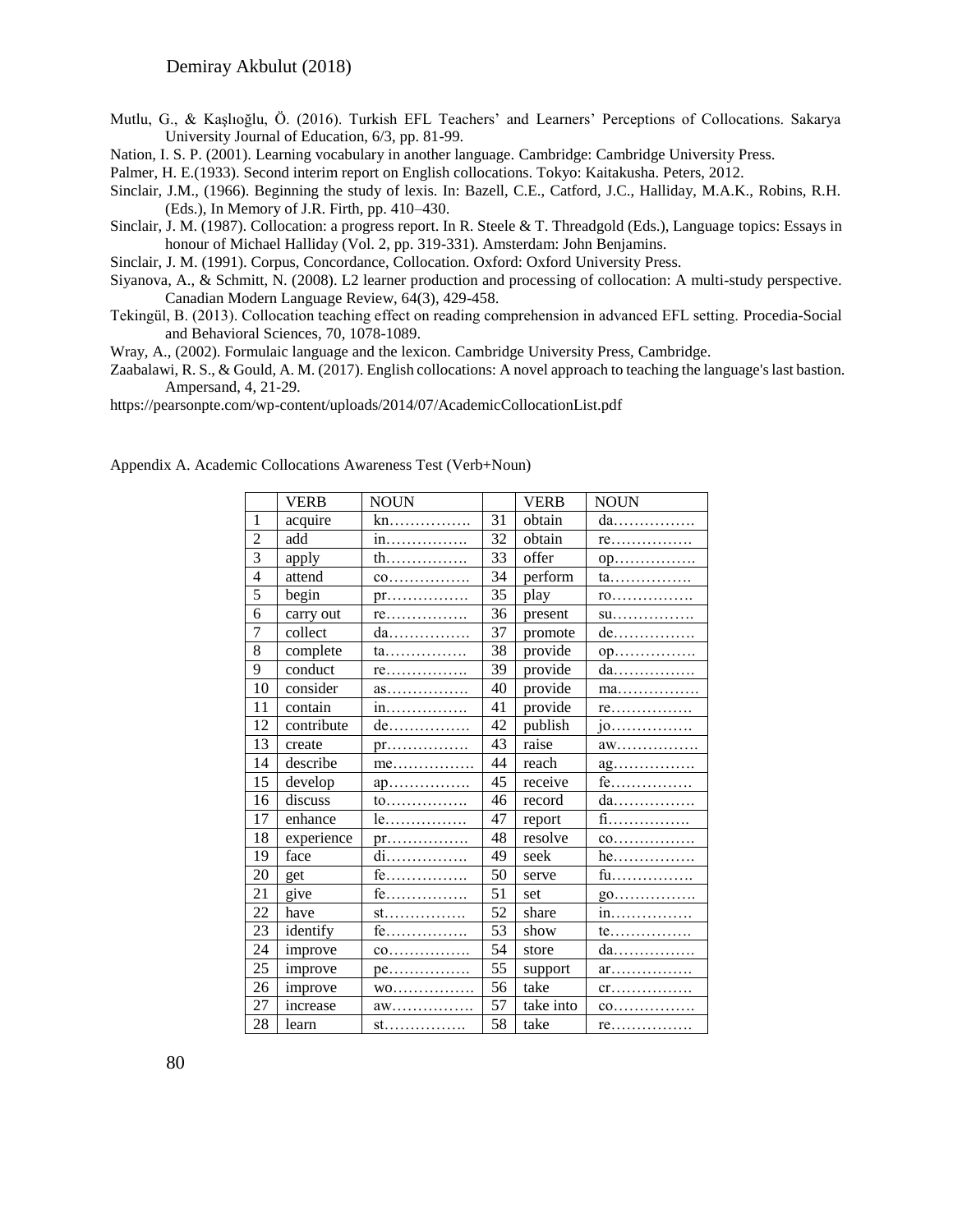| $\overline{\phantom{a}}$ |    | .               | -  |     | . |
|--------------------------|----|-----------------|----|-----|---|
| ◡◡                       | ۵Δ | $\Delta V$<br>. | 00 | uəc | . |

|                | acquire knowledge      | 21 | give feedback          | 41 | provide resource        |
|----------------|------------------------|----|------------------------|----|-------------------------|
| $\overline{2}$ | add information        | 22 | have a strategy        | 42 | publish journal         |
| 3              | apply theory           | 23 | identify features      | 43 | raise awareness         |
| $\overline{4}$ | attend a conference    | 24 | improve communication  | 44 | reach an agreement      |
| 5              | begin process          | 25 | improve performance    | 45 | receive feedback        |
| 6              | carry out research     | 26 | improve work           | 46 | record data             |
| 7              | collect data           | 27 | increase awareness     | 47 | report finding          |
| 8              | complete task          | 28 | learn strategy         | 48 | resolve conflict        |
| 9              | conduct research       | 29 | make comment           | 49 | seek help               |
| 10             | consider aspect        | 30 | meet expectations      | 50 | serve function          |
| 11             | contain information    | 31 | obtain data            | 51 | set a goal              |
| 12             | contribute development | 32 | obtain result          | 52 | share information       |
| 13             | create problem         | 33 | offer opportunity      | 53 | show tendency           |
| 14             | describe a method      | 34 | perform a task         | 54 | store data              |
| 15             | develop approach       | 35 | play a role            | 55 | support argument        |
| 16             | discuss topic          | 36 | present summary        | 56 | take credit             |
| 17             | enhance learning       | 37 | promote development    | 57 | take into consideration |
| 18             | experience problems    | 38 | provide an opportunity | 58 | take responsibility     |
| 19             | face difficulties      | 39 | provide data           | 59 | use method              |
| 20             | get feedback           | 40 | provide material       | 60 | use statistics          |

Appendix B. Reading Text-1 and Academic Collocation List

#### Attending a Conference

The conference is a vital place for you to meet new people, new points of views, new ideas and cultures. When you **attend a conference** which is related to your area of specialization, you will get opportunities to **acquire new knowledge** and **add information** to your existing capacity. If you are a presenter in this conference, before **completing a task** you should **collect the data** about it. Besides, you should **provide resources** to **carry out an effective research**. Later, you should **apply the theory** which is related to your area of expertise while **conducting the research**. This theory should be analyzed in detail and **contain enough information** to make the research clearer. If you prefer to test your theory, you can use a participant group to be practiced. At this point, you should **use a method** and **provide materials** on your topic. In the end, you should **present a summary** and a conclusion about your topic. Do not forget to practice your presentation and **get feedback** before taking the stage in front of the audience. It will help you **take into consideration** of any difficulties or problems you will face during the presentation.

| Academic Collocation List |    |                     |    |                         |  |  |  |  |  |
|---------------------------|----|---------------------|----|-------------------------|--|--|--|--|--|
| attend a conference       | ь  | provide resource    | 11 | use method              |  |  |  |  |  |
| acquire knowledge         |    | carry out research  | 12 | provide material        |  |  |  |  |  |
| add information           | 8  | apply theory        | 13 | present summary         |  |  |  |  |  |
| complete task             | q  | conduct research    | 14 | get feedback            |  |  |  |  |  |
| collect data              | 10 | contain information | 15 | take into consideration |  |  |  |  |  |

#### Appendix C. Reading Text-2 and Academic Collocation List

Translator's Conference